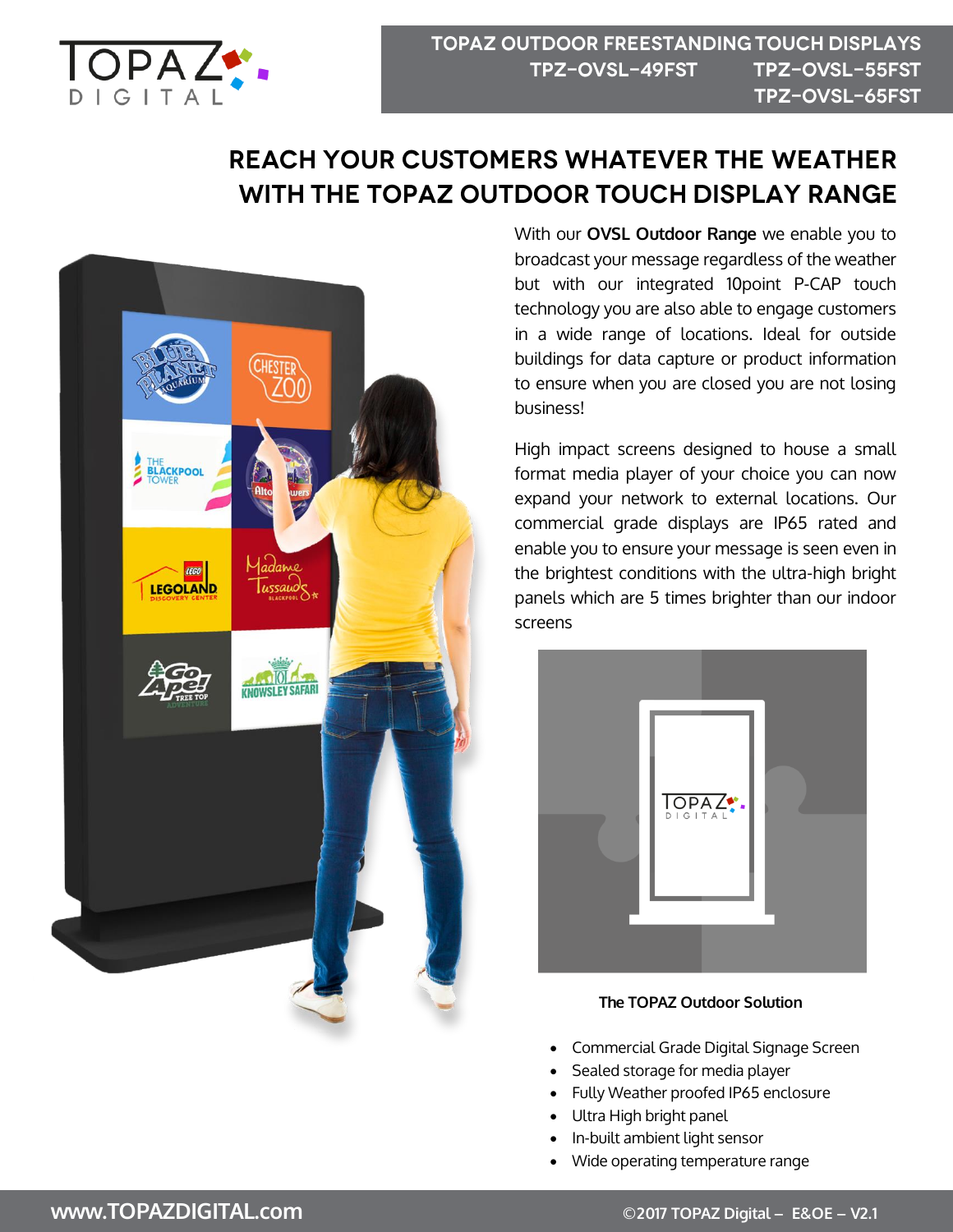

## **PRODUCT HIGHLIGHTS**

#### **SEALED COMPARTMENT**

Perfect for housing your small form factor PC or Media Player, the TOPAZ Outdoor Display has a fully weather proof lockable compartment.



#### **ANTI-REFLECTIVE GLASS**

The glass frontage is also anti-reflective to help defuse direct sunlight shining on the display.



#### **SUNLIGHT READABLE**

Brightness is paramount when using outdoor screens, these displays use commercial grade Ultra High Brightness panels (2500 cd/m2); more than 8 times brighter than a standard home TV to allow easy readability in direct sunlight.



#### **OUTDOOR ENCLOSURE**

Designed with robust, corrosion protected, casing to protect against the elements and the public. With an IP65 rating, it keeps out all airborne particles as well as being protected from any wet weather conditions and also feature waterproof over moulded AV connectors.



#### **10 POINT P-CAP MULTI TOUCH**

With 10 simultaneous touch points these displays may be small but enable maximum interaction with your customers. With stunning responsiveness the P-CAP touch technology puts your information at your customers fingertips